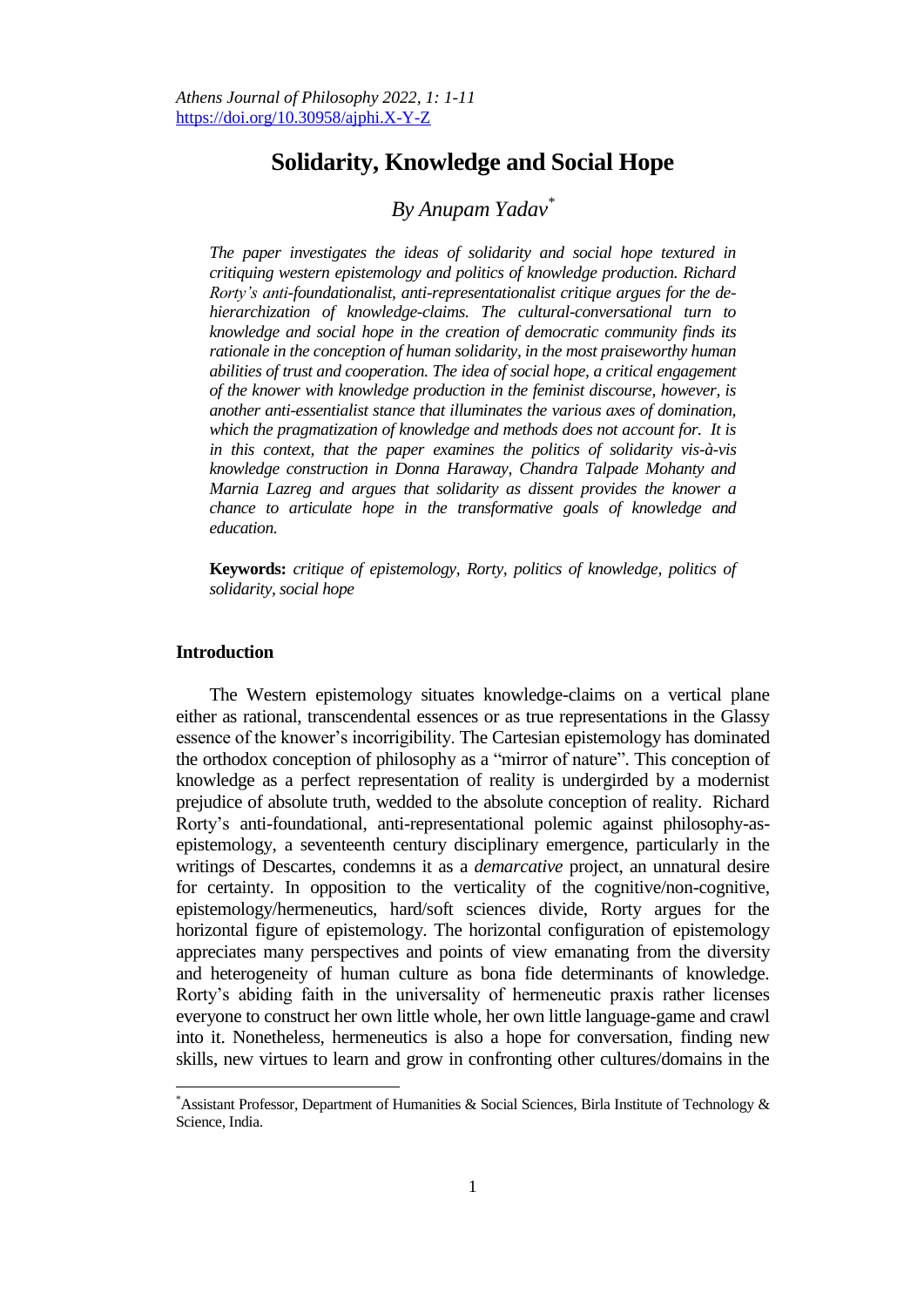most praiseworthy human abilities of trust and cooperation. Rorty charges the Platonic-Aristotelian conception of rationality *to penetrate appearance into reality*  as weakening of social fabric, divisive of society into the lovers and deniers of truth. If the hierarchy of knowledge-claims refrains us from doing interesting things with methods, the idea of solidarity as moral expansion, in being tolerant to even the wildest differences/cultures is a democratic hope for equal chance and opportunity of happiness for all. The utopia of liberal democracy sought in dehierarchization and pragmatization of knowledge is, however, an expression of a deep-seated faith in human solidarity. Bernstein accuses Rorty of "deep humanism" that "there is nothing that we can rely on but ourselves and our fellow human beings" (Bernstein 2008, p. 22). The myth of solidarity, according to him, gives us only the idea of personalized progress, and does not radicalize the conception of a democratic life. Rorty's critique of knowledge hierarchy replacing epistemology with social hope, however, does not address the exclusionary logic of subjugation in the production of knowledge. Seeing from the *below*, from the historical, embodied and agential accounts of experiences/meanings is a critical engagement with underlying patterns and structures of domination in the creations of meanings and bodies. Haraway, Mohanty and, Lazreg in problematizing the questions of identity and difference, entangled in the production of knowledge and meanings, theorize feminist solidarity as an analytic space to articulate alternative insurgent knowledges and pedagogies. The politics of solidarity vis-à-vis the politics of knowledge, in building connections *contra* the logic of "us vs. them", and in articulating oppositional practices, offers a new metaphor of *vision*. Conceptualization of knowledge in and through solidarity, as an ethical-political stance, provides the knower a chance to articulate hope in the transforming ideals of knowledge and education. In the following sections, the paper examines Rorty's post-philosophical social hope and the feminist praxis of solidarity. From the feminist perspective of solidarity that accentuates the cultural-conversational account of knowledge, and offers an active dissent to the approriationist logic of objectification we can rearticulate the idea of social hope.

## **Rorty's Post-philosophy and Solidarity**

Rorty's anti-foundationalist, anti-representationalist critique of western epistemology is anti-Platonic. More precisely, it is anti-dualist and anti-essentialist. Drawing out appearance/reality, inside/outside, essence/accident, found/made binaries, according to him, is not a useful vocabulary now for the present finitist, experimentalist age that cares for a global, cosmopolitan, classless and a casteless society. Rorty (1999) charges the Platonic-Aristotelian conception of rationality in humankind's most distinctive and praiseworthy ability *to penetrate appearance into reality* as weakening of the social fabric, divisive of society into the lovers and deniers of truth. The Platonic belief in the Really Real, soul's immateriality and co-naturality with the outside reality, a divinely, non-human affiliation to some antecedent grounding is an escape from the human finitude, from our engagement with the contingent world. Platonism, to him, is an obstacle to social hope when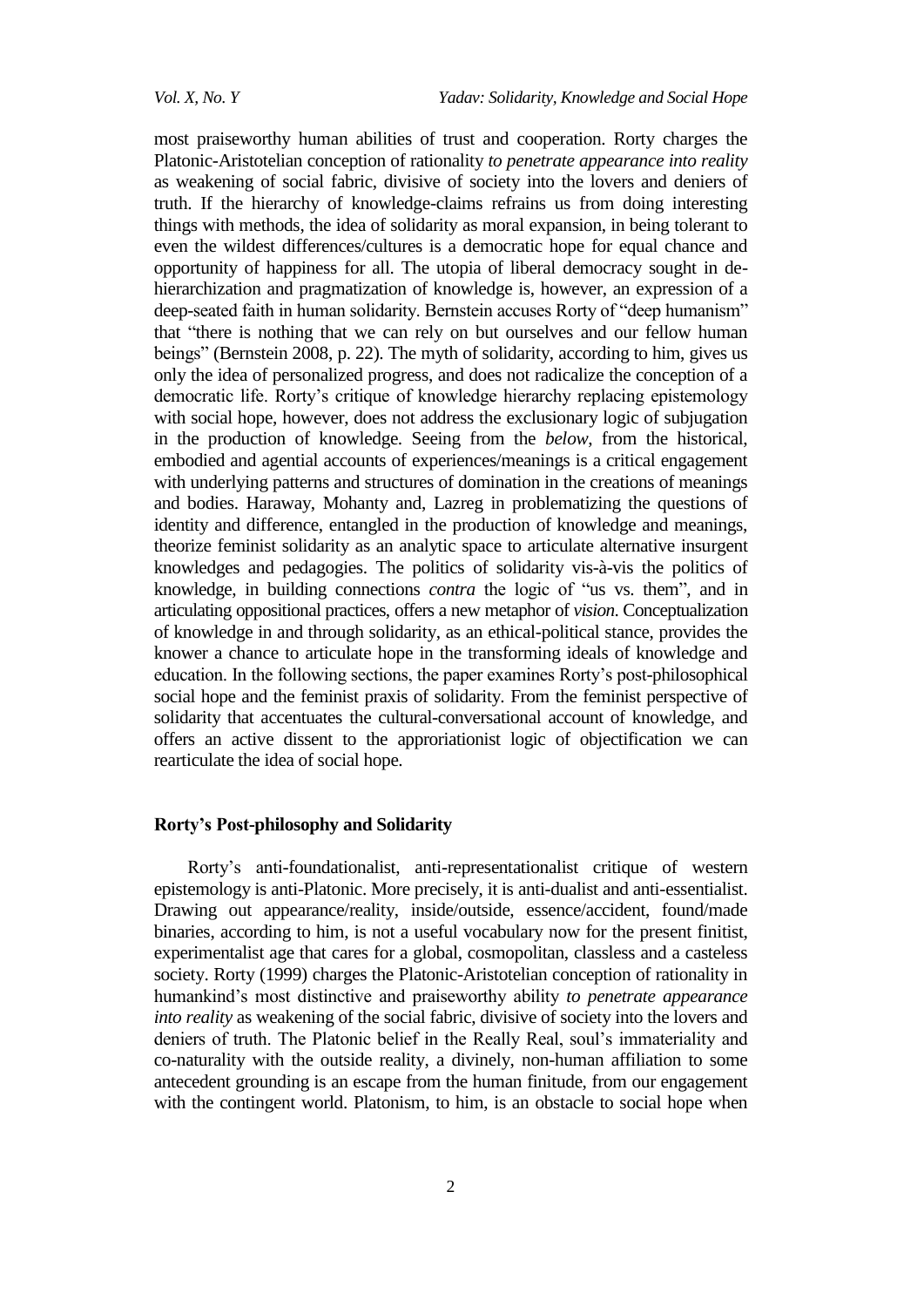$\overline{a}$ 

what we are and what we should do is decisive upon some eternal, absolute truths. In quite an un-Platonic manner, Rorty defends his idea of rationality in humankind's most praiseworthy ability of trust and cooperation. Following his academic hero Dewey, he considers that abandoning the worn out Platonic vocabulary of dualisms "will help bring us together, by enabling us to realize that trust, social cooperation and social hope are where our humanity begins and ends" (Rorty 1999, p. xv).

The idea of solidarity, a sense of community in making our institutions more just and less cruel, for Rorty, has no foundations in human nature; it rather stakes its claim in the human condition that "we all feel pain and humiliation in the same manner" (Rorty 1989). This imaginative sensitivity is thus thought of encompassing even the wildest differences. The articulation of human rationality as moral expansion in the ability of trust and cooperation envisages a democratic hope of equal opportunity and equal chance for happiness, a goal that Rorty says "is not written in the stars" (Rorty 1999, p. xxix). The modern professionalized disciplinary privilege of philosophy as a "mirror of nature" that dichotomizes serious/nonserious, hard/soft sciences, epistemology/hermeneutics is of no hope in this regard. Against this divisive representationalist language that disconnects 'will to truth' from 'will to happiness', the hermeneutic turn, the universality of communicative praxis, learning and growing in confronting alien cultures and discourses, to him, is a vocabulary of solidarity, increasing our abilities to cope well with our contingent needs and purposes. This conversational vocabulary of evolving consensus repudiates epistemology's desire for an ideal terminus, cracking the Code of all codes. Contrary to the desire for methodologically securing that our future is in the right direction of getting at the essences – human and non-human, the goal of inquiry, Rorty stresses, is to build our self-image of doing interesting things with methods, use them to reweave our beliefs, increase our chances of a better satisfactory future over the less satisfactory present.

Rorty's de-professionalization of philosophy aims to regain its cultural position and accentuate the cultural-conversational character of all inquiries. According to him, "...philosophy is one of the techniques for reweaving our vocabulary of moral deliberation in order to accommodate new beliefs" (Rorty 1989, p. 196). Rorty (2007) emphasizes that philosophy has always been a transitional genre. Changing the discourse from the love of God to the more workable idea of truth, for example, is how philosophy has been insightful for humanity. Reweaving our beliefs and practices, changing the course of conversation, persuading new roles, and new social practices is the cultural value of philosophy that makes it *optional*. That is, one can choose it like a literary text or a novel, or poetry in meeting some needs. This takes away philosophy's justificatory preeminence and authority in matters of truth, reality, god etc. that are believed to occur to us naturally.<sup>1</sup> And, this utilitarian ethic also does not make philosophy an expert giving a grand theory of risk management. "Cultural politics is the least norm-governed human activity", states Rorty (2007, p. 21).

<sup>1</sup>Rejecting philosophy's claim of epistemic authority, *pace* Brandom, Rorty argues that the question of authority, particularly epistemic authority, belongs to social practices and any belief in the ideas of truth, reality, objectivity other than the society are the "disguised moves" (Rorty 2007, p. 7).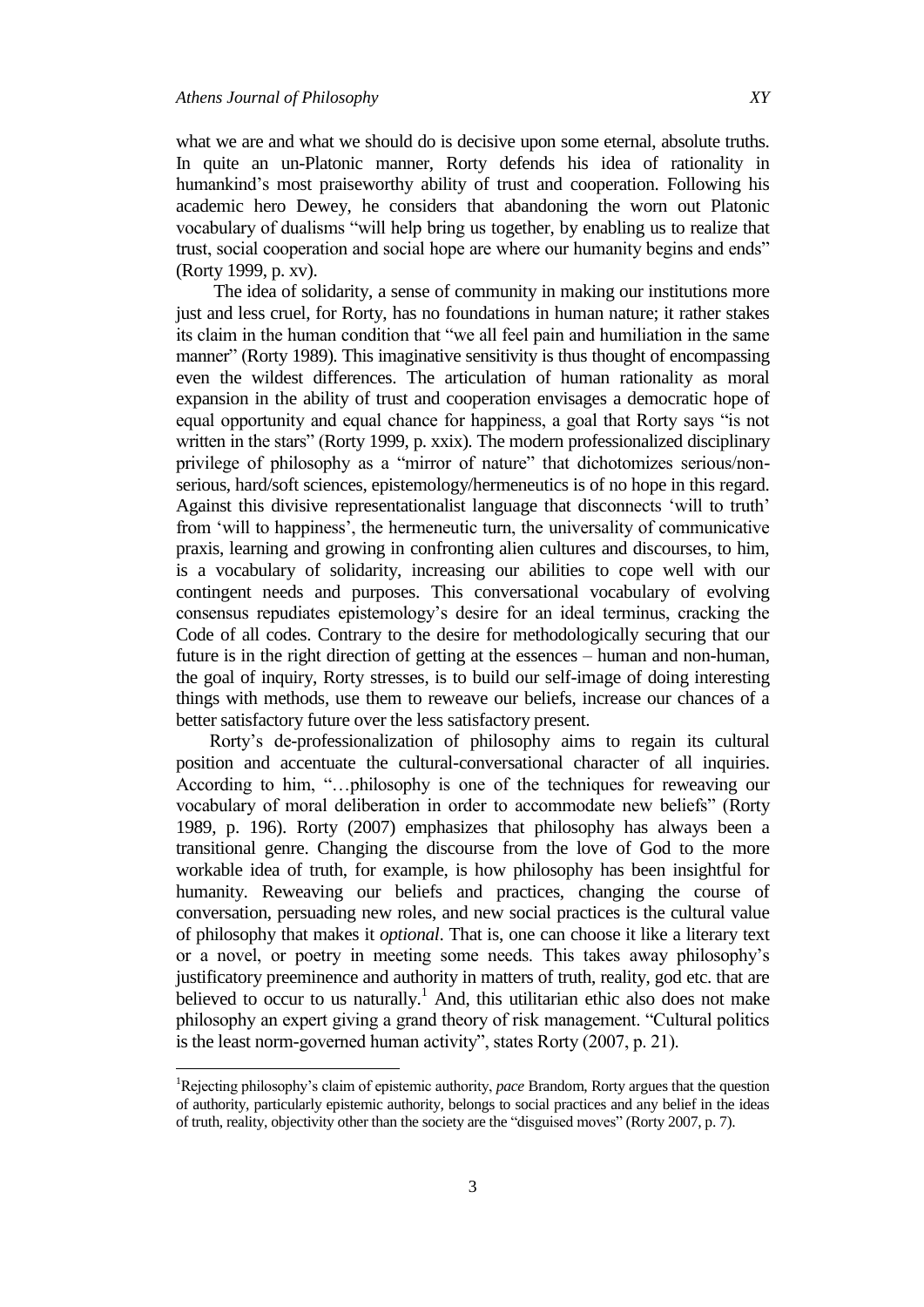$\ddot{\phantom{a}}$ 

Rorty's idea of philosophy as cultural politics aims to repudiate not only philosophy's justificatory pre-eminence but also that of any other discourse that upholds a universalist, essentialist position. At the same time, it accentuates the cultural-conversational nature of inquiry that can be appreciated as the idea of tolerant epistemology and hope for a democratic future. Rorty's "redescription" of philosophy, striking off the age-old disciplinary antagonisms between philosophy, poetry and sophistry, indicates this position. To him, both philosophy and poetry in claiming ineluctable truths, and in confronting the ineffable respectively are unpragmatic and unreliable, *the public relation gimmicks*. The metaphors of grandeur and profundity, the absolute conception of reality and encountering the ineffable in the depth of one's soul, liberating philosophy and poetry from any conceptual mutation, assign privilege to rationalism and romanticism respectively.<sup>2</sup> Alluding to Isaiah Berlin, Rorty concedes that both universalism and romanticism, in exalting reason-passion divide, are the expressions of "the infinite" (of the ontotheological tradition). The idea of infinite in universalism or rationalism is that of an over-arching framework something against which nothing else has any power and romanticism's idea of infinity abandons all constraints "in particular all the limitations imposed by the human past… It is the idea of perfect freedom decoupled from that of perfect knowledge and of affiliation with the invulnerable" (Rorty 2007, p. 83). Rorty's argument is that universalism (including Habermasian metaphysical proclivity to universal validity in his defense of communicative rationality) dramatizes the need for intersubjective agreement and romanticism dramatizes the need for novelty, need to be imaginative in finding newer solutions to our contingent problems. Philosophy, according to him, balances both these needs. Without invoking the promise of universal validity and evading from responsibility, cultural politics of new, imaginative ideas, new prophesies negotiates a space that aligns philosophy with poetry and sophistry. Neo-sophistry, the cultural role of philosophy, and inquiry in general, has been looked at as hope envisaging the democratization of knowledge and creation of democratic community.

Democratic hope, Rorty argues, requires experimental tinkerings with liberal institutions and not any philosophical foundation. Although the articulation of the political does not entail from the common human essence, a philosophical *back up*, Rorty's idea of democratic hope in trusting human abilities to cooperate and find newer solutions to contingent needs and desires is a deep faith in human solidarity. His idea of solidarity, a non-methodic account of rationality, is that of civic virtues of "tolerance, respect for the opinions of those around one, willingness to listen, reliance on persuasion rather than force" (Rorty 1991, p. 37). On this account of rationality, more like the differences of "sane" and "reasonable" than the rational/irrational, cognitive/non-cognitive divide, Rorty has argued, that science (differentiating science as a "community of solidarity" from science as "community of objectivity") is a moral exemplar, an exemplar of increasing intersubjective agreement about what truth is, "a commendatory term for well-

<sup>&</sup>lt;sup>2</sup>The latest variant of this divisive and less useful vocabulary, according to Rorty, is C. P. Snow's ―two-cultures‖ syndrome, i.e., whether human beings can attain their fullest potentiality by using rational or imaginative faculties (Rorty 2007, p. 74).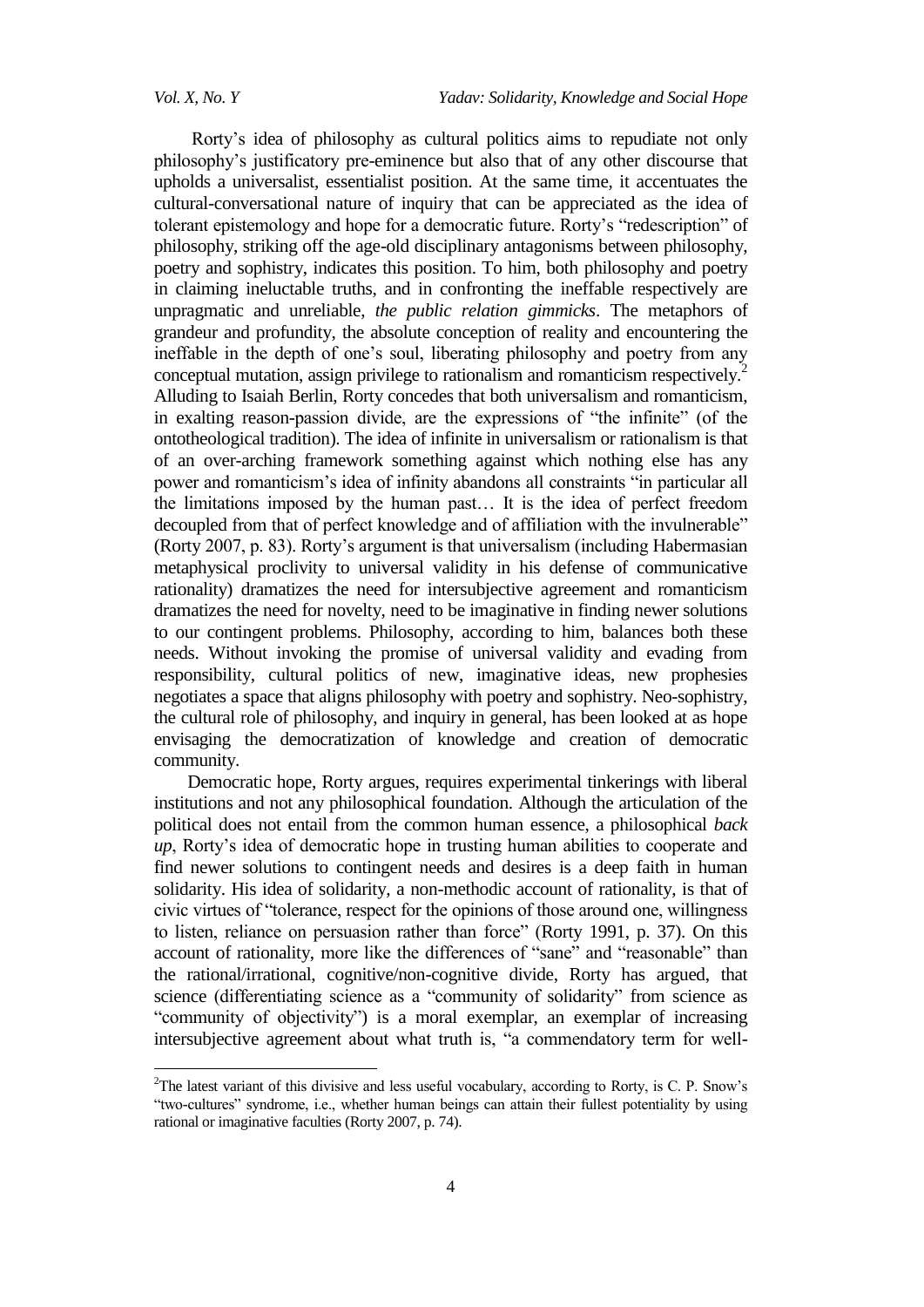justified beliefs" (Rorty 1991, p. 24). He also emphasizes, "these are the virtues which members of a civilized society must possess if the society is to endure" (Rorty 1991, p. 37). The shift in the conception of human rationality as accurately mirroring reality to the vocabulary of edification, hermeneutic openness, a moral expansion of a "free and open encounter" across exotic cultures/discourses thus suffices to weave the political utopia of a liberal society.

Rorty's post-philosophical utopia of a democratic community seems a natural corollary to his anti-Platonism. The political entails, as if, from abandoning the divisive rationality, the language of binarisms. This presupposes deep human solidarity. Richard J. Bernstein accuses Rorty of going against his own grains and presupposing deep humanism replacing the "epistemological myth of the given". The "historical myth" of solidarity, deep fellow feeling in envisaging a democratic community, Bernstein argues, also does not align with Dewey whom Rorty considers his academic hero. Deplete with any resistance, any political discourse, conflicting and incompatible, the radicalization of the democratic life that Dewey emphasized, in Rorty's pragmatism, is only an "aestheticized pragmatism" of tolerant celebration of self-making, self-creation toward one's own progress. Solidarity or "we-identity", in the naturality of our shared habits, cultural consensus is only a benign phenomenon having "no genuine resistance, no otherness" (Bernstein 1987, p. 554). Bernstein's criticism of the naivety of solidarity for a political program of liberal democracy is insightful in examining the discourse of knowledge and solidarity from an ethical-political angle. Inasmuch as knowledgeconstruction is power-nexused, the *givenness* of solidarity provides no critical stance. The naivety of methodological solidarity in replacing epistemology with social hope falls short of this goal when the ethical-political underpinnings of the exclusionary logic of western epistemology and science are not being taken into account.

The discourse of knowledge is political through and through insofar as our identities, meanings and bodies are constructed/erased in the creation of knowledge. The language of trust and cooperation cultivates the idea of tolerant epistemology in the naivety of moral expansion, but it fails to analyze the power structures anchored in the making of knowledge. In fact, solidarity too is hegemonic; plays the politics of existential-epistemic erasure inasmuch as it essentializes the other. The Western/Eurocentric academic feminism in voicing for the Third World women rather solidifies the third world difference in the normative ordering of the western, Eurocentric knowledge as *the* form of knowledge. Nevertheless, the feminist discourse also theorizes solidarity as a dissenting voice against the dominant power-nexused western epistemology and science, and equally against the western feminist scholarship about the Third World women. In what follows, the paper examines the theorization of feminist solidarity in the conceptualization of radical knowledges and pedagogies toward the emancipatory and transformative goals of knowledge and education. In surveying 25 years of the feminist epistemology project at *Hypatia*, Longino (2010) stresses moving beyond our borders and absorbing multiculturalism in reshaping the epistemological project. Theorization of trans-national solidarity as a decolonizing stance resonates this spirit to learn/unlearn the feminist position in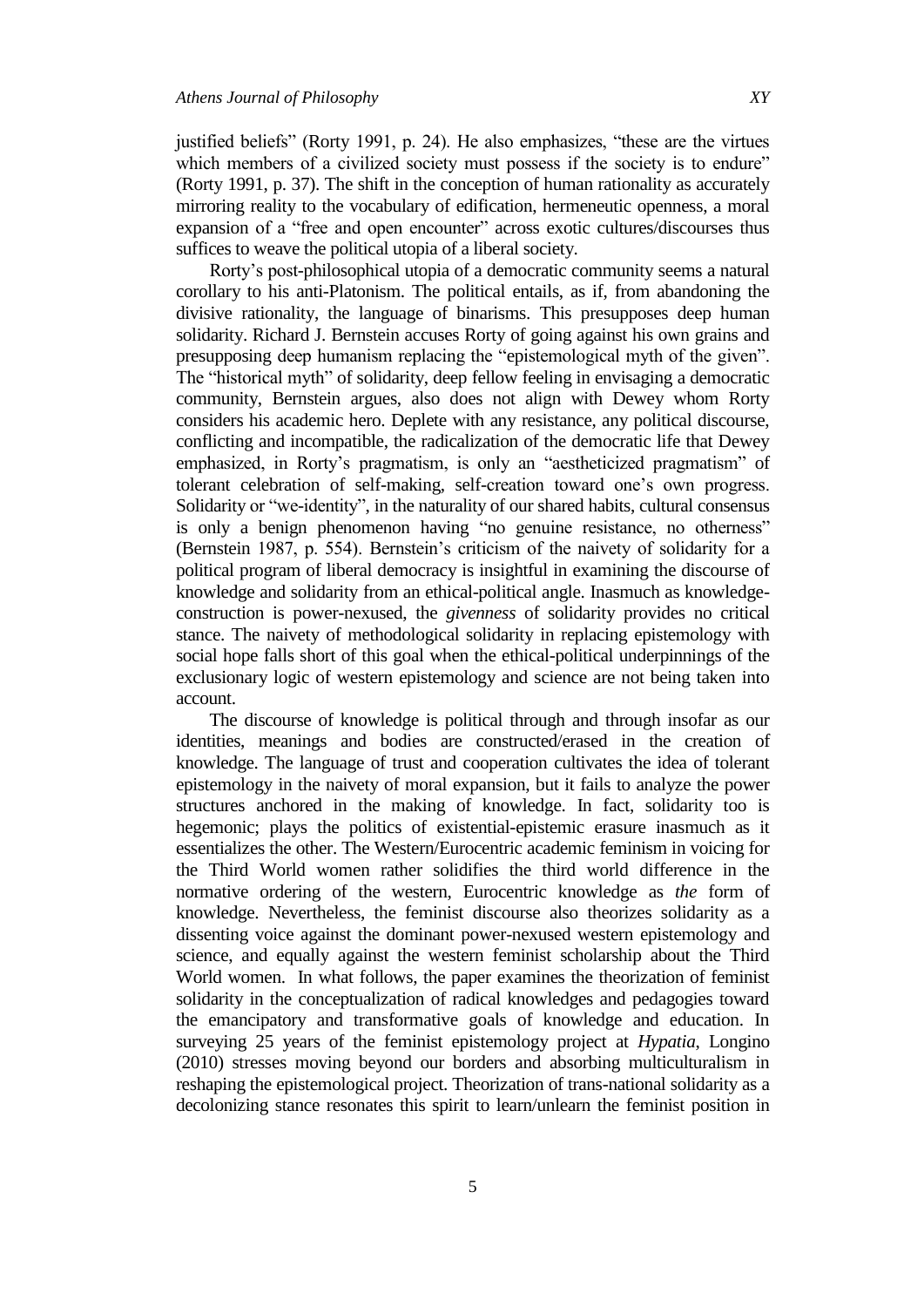$\ddot{\phantom{a}}$ 

reshaping knowledge and education. To the transforming ideals of knowledge and education, feminist trans-national solidarity works as both a means and an end.

#### **Feminist Solidarity: A Praxis**

The language of hope, utopia with uncompromising accounts of rationality and objectivity is the vision that the feminist successor science aspires for. When Haraway says, "science has been utopian and visionary from the start; that is one reason "we" need it", she envisions hope in science, in knowledge (Haraway 1988, p. 585). However, when objectivity symbolizes transcendence, she emphatically argues that omnipotence and transcendence are not our goals; we rather want a better livable, partially shared world and not a faithful 'real' account of the world. Haraway aims to unmask the totalitarian narrative of science, the verbose of the representationalist epistemology of truth, the codified canonical cognitive laws, and science academia and research controlled by the few male, white elitist knowers in mustering the language of objectivity and transcendence. Taking the dominant metaphor of "vision", she calls the science rhetoric a god's trick, an "unregulated gluttony", a devouring unrestricted vision "to see and not to be seen, to represent while escaping representation" (Haraway 1988, p. 581). This is equally true for the rhetoric of "truth" in the relativist and social constructivist positions.

Haraway claims that unmasking the elusive, unmarked, unembodied, unaccountable positon is important because it threatens the sense of collective historical subjectivity in which the idea of feminist objectivity can be articulated. The politics of "they vs. us", the one who can see infinitely and remain elusive, the privilege of the few elitist knowers, and the one who are not allowed not to have bodies, she argues, can be unmasked from our positioning along the various axes of race, class, gender etc. A reflective practice of understanding how our meanings, bodies get made is critical positioning, an attempt to see the making of situated agency from *below*.<sup>3</sup> Against both the totalitarian, reductionist logic of single vision and the relativistic positions of being nowhere and everywhere, Haraway sees a promise of objectivity in the knowledge from *below*, from the subjugated accounts of repression and denial. The promise of objectivity is the possibility of sustained critical and interpretive inquiry from these standpoints. Interpretation, translation, deconstruction, webbed connections, and 'hope for transformation of systems of knowledge and ways of seeing' is a chance for change and transformation (Haraway 1988, p. 588). Haraway makes it clear that feminism loves livable objectivity, "...another science: the sciences and politics of interpretation, translation, stuttering, and the partly understood" (Haraway 1988, p. 589). Critical positioning promises objectivity in partial connections, in a *stitchable* vision of a larger and objective grasp of things. She explains,

<sup>&</sup>lt;sup>3</sup>Talking about the marginalized communities of women in the global south and north in analyzing systematically the broader patterns of domination and exploitation, Chandra Talpade Mohanty also emphasizes attention to historical and cultural specifities in order to understand their "complex agency as situated subjects" (Mohanty 2013, p. 967).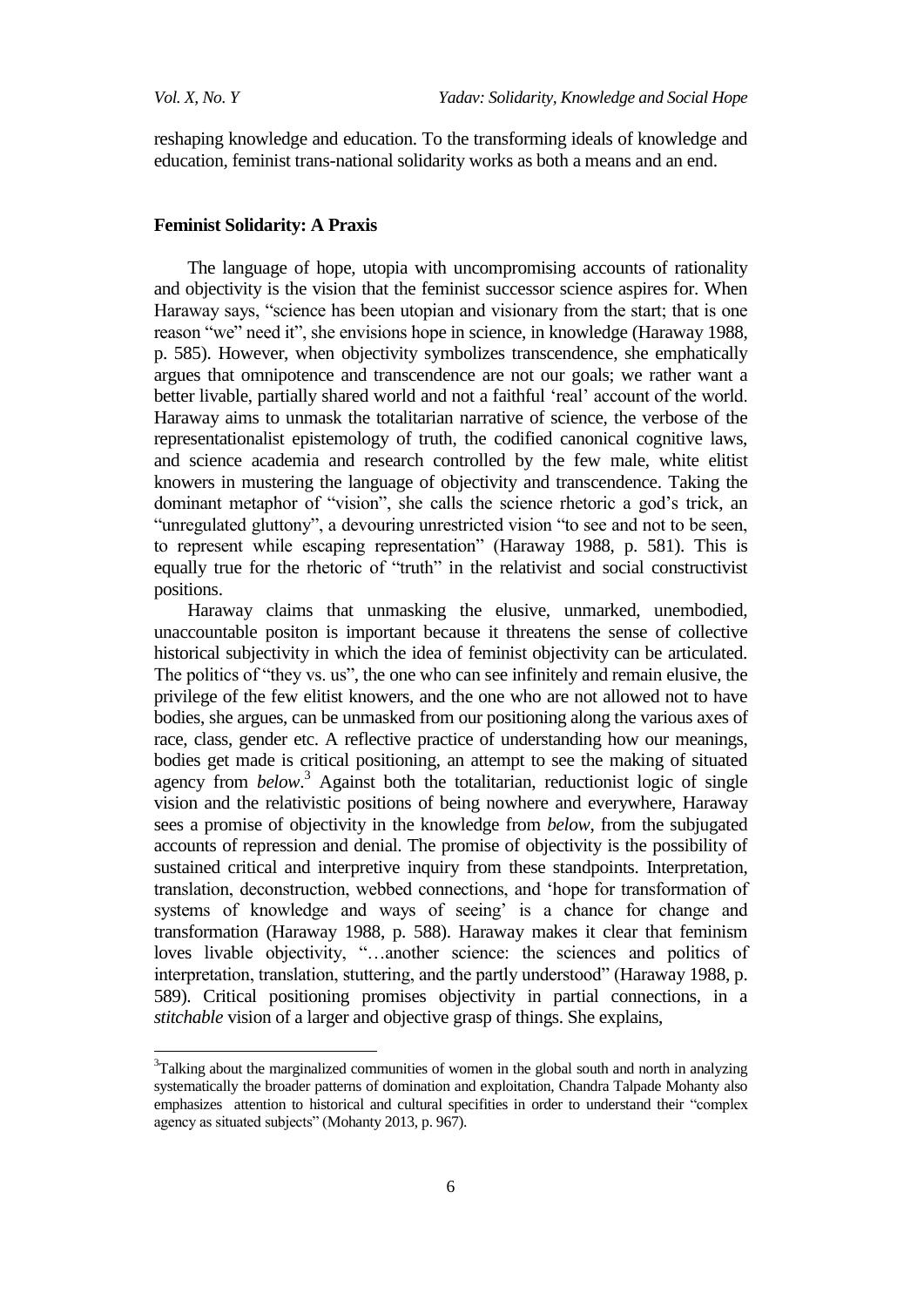$\overline{a}$ 

―Subjectivity is multidimensional; so, therefore, is vision. The knowing self is partial in all its guises, never finished, whole, simply there and original; it is always constructed and stitched together imperfectly, and *therefore* able to join with another, to see together without claiming to be another. Here is the promise of objectivity: a scientific knower seeks the subject position, not of identity, but of objectivity, that is, partial connection" (Haraway 1988, p. 586).

The incompleteness of the partial connections not only promises objectivity; it also defies closure, a full grasp, a complete vision in solidifying one's identity. Against the politics of the fullest vision, splitting of mind and body, subject and object, the epistemology of partial connections, Haraway claims, gives us visual clues, the knowledge centres/nodes to learn how meanings, bodies and our identities are created. This is to play solidarity in politics, in making webbed connections, in joining power-sensitive conversations to disrupt the politics of knowledge making, and asserting our position in it. Contrary to the politics of immediate vision, a discursive creation of isomorphic identities, the optics of webbed connections allows us to see the complex multiple inequalities ingrained in the historical and cultural materialities.<sup>4</sup> The larger, stitchable vision at once coalesces solidarity with objectivity.<sup>5</sup> Solidarity in the collective subject position, engaged in the politics of webbed connection, deconstruction, and interpretation is a dynamic critical agency subverting the totalitarian vision in the making of knowledge, meanings, and identities. Moreover, solidarity as a new metaphor of knowledge is illuminating of the power structures in the fabric of epistemology.

The theorization of solidarity as a complex, active oppositional agency or "we-identity" has also been exploited for articulating alternative insurgent knowledges and pedagogies. Solidarity is vacuous, benign without the inner dissent. The idea of feminist solidarity created in opposing all kinds of oppressions in the male/female androcentric power binary, Mohanty argues, is a vacuous conception of womanhood or universal sisterhood. Women's identity as oppressed and exploited, devoid of an active resistance to understanding the structures of domination and power is benign. In the same vein, effacing the categories of race, class, nation and abstracting gender from its complex locatable socio-cultural, political history is benign. The creation of an isomorphic, homogenous, coherent conception of women's identity like the third world women/women of color, devoid of active resistance is a hegemonic assertion of power. Endowing solidarity to such a homogeneous construct is a denial of agency, struggles of resistance, and a chance for transformation. Assaulting the Western/European feminism, especially the American feminist scholarship about the Third World women,

<sup>&</sup>lt;sup>4</sup>Against the monocular vision, Catharine A. MacKinnon similarly talks about intersectionality as a method, a distinctive stance of tracing social dynamism. She says, "intersectionality focuses awareness on people and experiences—hence, on social forces and dynamics—that, in monocular vision, are overlooked. Intersectionality fills out the Venn diagrams at points of overlap where convergence has been neglected, training its sights where vectors of inequality intersect at crossroads that have previously been at best sped through" (MacKinnon 2013, p. 1020).

 ${}^{5}$ Rorty also talks about objectivity in terms of intersubjectivity or community of solidarity, but his idea pertains to the context of repudiating the mind or language-independent intrinsic reality. In Haraway, solidarity coalesces with objectivity, with critical, situated knowledges.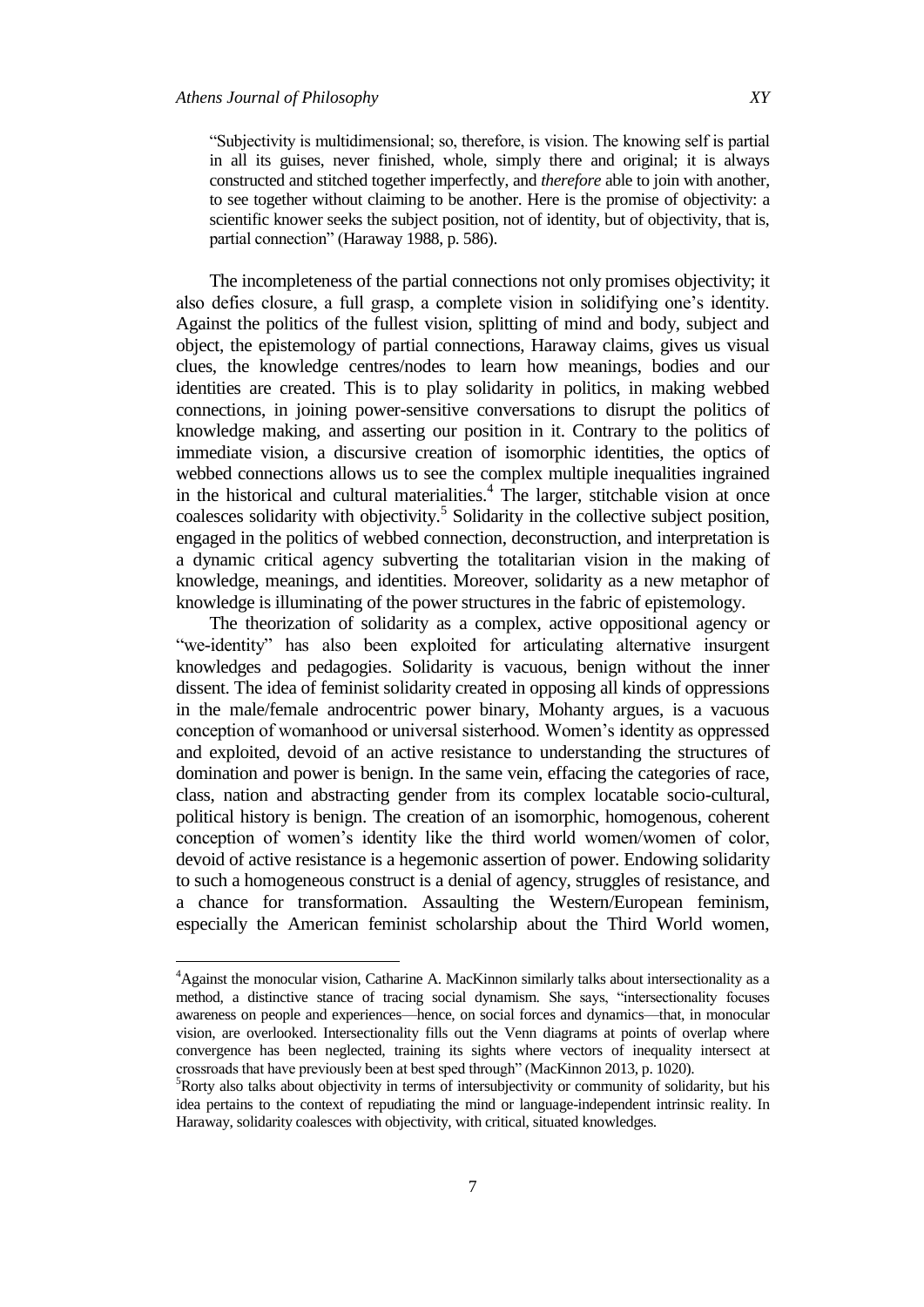Mohanty argues that the discursive homogenous creation of the third world women (rather the characterization of third world difference by the same token) as historically inert, socio-politically and economically dependent, oppressed, marginal category is an essentialist identity politics, a power move. It is rather a reflexive stance of projecting the superiority of western women as secular, progressive and transforming.

In her anti-racist, anti-capitalist critique of western academia and scholarship, Mohanty theorizes solidarity as an active struggle "to construct the universal on the basis of particulars/differences" (Mohanty 2006, p. 7). In revisiting "under Western Eyes" (1986), she emphasizes that the idea of difference allows us "to explain the connections and border crossings better and more accurately, how specifying difference allows us to theorize universal concerns more fully" (Mohanty 2006, p. 226). A dialectic engagement of differences and commonalities, pluralities and universality that makes the "common differences" visible provides an analytic space for articulating methodologies of dissent, and strategizing action to combat oppressions. The idea of solidarity in the relationality of identity and difference not only subverts the modern totalizing vision of power and domination; it also subverts the politics of coopting heterogeneity, differences, and the politics of multiculturalism.

As benign variations of cultural diversity, the notion of difference serves the politics of internationalization, accommodation and commodification of education, according to Mohanty. The idea of "harmony in diversity" bypasses power, conflicts, and the threats of disruption. On the other hand, difference defined in hierarchization and domination, is not accommodative of the incommensurables. The need, therefore, is a strategic analysis of diversity and power, disrupting empty cultural pluralism as well as the vocabulary of domination. In the context of the globalized academia, particularly the U.S. academia and its higher education restructuring that sees an upsurge of various courses and programs including cooptation of black studies/ feminist studies/ ethnic studies, Mohanty criticizes the internationalization and commodification of education and stresses the need to democratize the university space for dialogue, dissent and transformation. A comparative feminist study program, for example, which is based on "add and stir" method, adding the examples of non-western or third world/south cultures, she argues, is a clear politics of flattening distance and difference. The dichotomous "us vs. them" leaves the power relations and hierarchies untouched in the way the local (the western) is connected with the global (the other non-western world). Internationalization of the feminist studies program and other programs through depoliticizing, flattening of differences makes them consumable commodities in the logic of globalism.

To combat the dominant global normative ordering of knowledge, Mohanty theorizes solidarity as "the active creation of oppositional analytic and cultural spaces" (Mohanty 2006, p. 196). Taking Jodi Dean's idea of "reflective solidarity", "I ask you to stand by me over and against a third", she articulates insurgent knowledges and pedagogies of dissent in the creation of third voice/solidarity to decolonize knowledge and practice (Mohanty 2006, p. 7). As our "ideas are always communally wrought, not privately owned", she argues the need for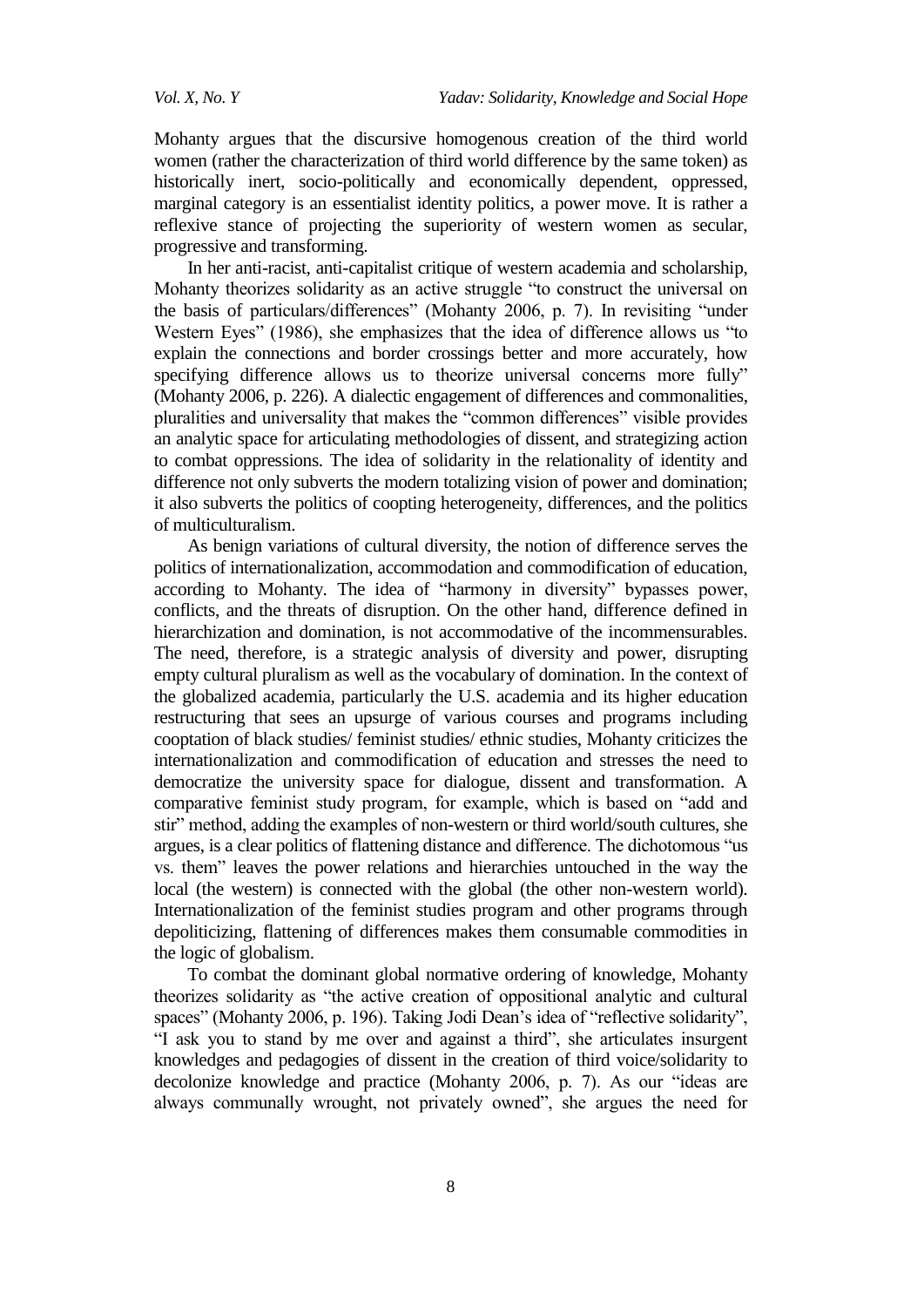"systematic politicized practices of teaching and learning" (Mohanty 2006, pp. 1, 196). Haraway holds the same view when she argues that situated knowledes are "about communities, not about isolated individuals" (Haraway 1988, p. 590). Since our experiences in any coercive hierarchy co-imply the dominator and the dominated, politicizing and developing strategies of dissent in the public/ communal sphere prevents them getting frozen into one's personal, psychological space. Rather, engaging the opposite ideologies makes the power dynamics visible.

Talking about the comparative feminist studies/feminist solidarity model, Mohanty insists on engaging marginalized experiences, stories of struggles and resistances located in different histories of colonization in a classroom teaching practice. A relational, cross-cultural classroom environment that authorizes the third world/marginalized students' experiences/narratives as the legitimate "objects" of knowledge is not about being sensitive and accommodative of their voices. It is to create a public, cross-cultural discourse emphasizing that our experiences are not personal; instead, they are deeply historical, colonized. This is illuminating of hierarchies of power in which the first and third worlds are coimplied. Similarly, engaging with the experiences of race as shared experiences of certain ideologies, certain histories that define both white and black at the same time, is to prevent the social collapsing into frozen binaries of personal positions. Mohanty reinvigorates the feminist stand – "personal is political" so that an effective public discourse is created about transforming knowledges. An active public culture of dissent in the forms of pedagogies and institutional practices is important to politicize knowledge, power and experiences enabling us understand where we stand in the public realm of knowledge and education.

In a similar context of the essentialist, reductionist practices, rooted in the global politics of the central/peripheral, superior/inferior, which the feminist project itself questions, Marnia Lazreg criticizes the U.S. and Eurocentric academic feminism as conceptually and methodologically flawed; rather, there is an unwillingness to explore other than the colonized social sciences. Euro-American feminist writings about the North African and Middle Eastern women taking the ‗religious' paradigm as the explanatory model, and representing them as the traditionalist and why they are not transformative is "a reductive, ahistorical conception of women" (Lazreg, 1988, p. 85). Lazreg argues that the concept of difference has always been a stumbling block for the Western social sciences. It is used more to understand their own institutions better than understanding the different world-view. Specifically taking the case of the western feminist writings about the Algerian women, she points out that there is an inherent contradiction in voicing for them (of course from an outsider's perspective) and "disowning" them as entirely "different", and hence making learning and teaching about them an impossibility. That "they are so different" from us, unprogressive, un-transforming, dominated and oppressed is a coercive optics of the dichotomous "us vs. them". This deprives the Algerian women of their self-presence, of being, of their livedreality, having ability to think, resist and grow. Lazreg argues, "... difference is seen as mere division. The danger of this undeveloped view lies in its verging on *indifference*. In this sense, *anything* can be said about women from other cultures as long as it appears to document their differentness from 'us'. This bespeaks a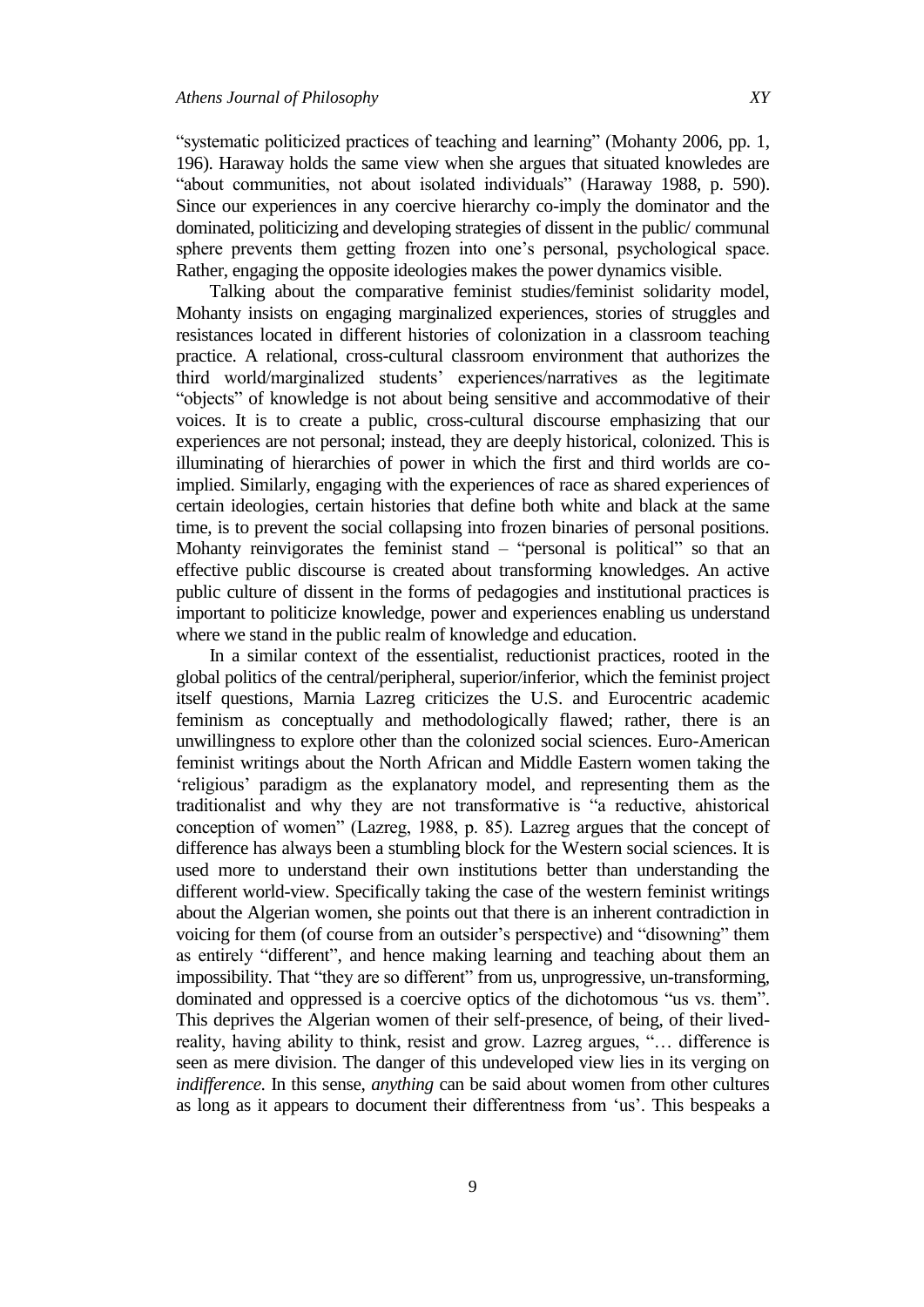lack of concern for the complexity of difference as well as a simplification of difference to mean 'particularity', that is to say, unmediated singularity'' (Lazreg 1988, p. 100).

This divisionary stance of an indifferent, unmediated singularity undermines the underlying phenomenon of intersubjectivity. That is, perceiving the "otherhood" not just as *different*, but also as having their own world like ours, according to Lazreg. Intersubjectivity, a shared consciousness in this sense provides an epistemic lens to recognize the otherhood as a distinct historical reality combating the logic of objectifying otherness. About the Algerian women, Lazreg writes, "Women's daily activities, the rituals they performed, the games they played, their joys and sorrows constitute the foundation on which families and their reproduction were and still are based. While the contents of these acts may be different, families in other human societies have similar foundations" (1994, p. 17). Their world-view, and even their silences circumstantial, structural as well as strategic amidst the colonial conditions, are eloquent, she concedes. Providing an epistemic stance to their lives, struggles, resentment is to prevent them from being objectified. The methodology of intersubjectivity, in making sense of their concrete historical subjectivity, serves as a dehegemonizing tool against the logic of appropriation, essentializing differences that makes any comparison, any crosscultural understanding an impossibility. Lazreg argues,

―To take intersubjectivity into consideration when studying Algerian women or other Third World women means seeing their lives as meaningful, coherent, and understandable instead of being infused 'by us' with doom and sorrow. It means that their lives like 'ours' are structured by economic, political, and cultural factors. It means that these women, like 'us', are engaged in the process of adjusting, often shaping, at times resisting and even transforming their environment. It means that they have their own individuality; they are 'for themselves' instead of being 'for us'. An appropriation of their singular individuality to fit the generalizing categories of ‗our' analyses is an assault on their integrity and on their identity‖ (Lazreg 1988, p. 98).

Differences erased by either essentializing otherness or domesticating them in homogenizing multiplicities is a coercive logic of appropriation. Intersubjectivity or intersubjective consciousness, an affirmation of cultures not being too strange, allows us to recognize otherness, which otherwise would succumb to the hegemonic binaries of first/third, north/south worlds. Differences, if not frozen, can be brought into critical perspectives through cross-cultural readings of the marginalized experiences, locations and histories. Like Mohanty, Lazreg too emphasizes engaging the local with the global, particularities with commonalities so that it is illuminative of the universal concerns such as transcultural values of freedom and social justice though not neglecting the distinct singular cultural individualities. The dialectical engagement of differences in asserting feminist solidarity is a critical stance *contra* the flattening of the differences in the coercive logic of "us vs. them". Theorizations of solidarity in the ideas of critical positioning, common differences, and intersubjectivity in Haraway, Mohanty and Lazreg respectively radicalize the notions of the knower and knowledge in relation